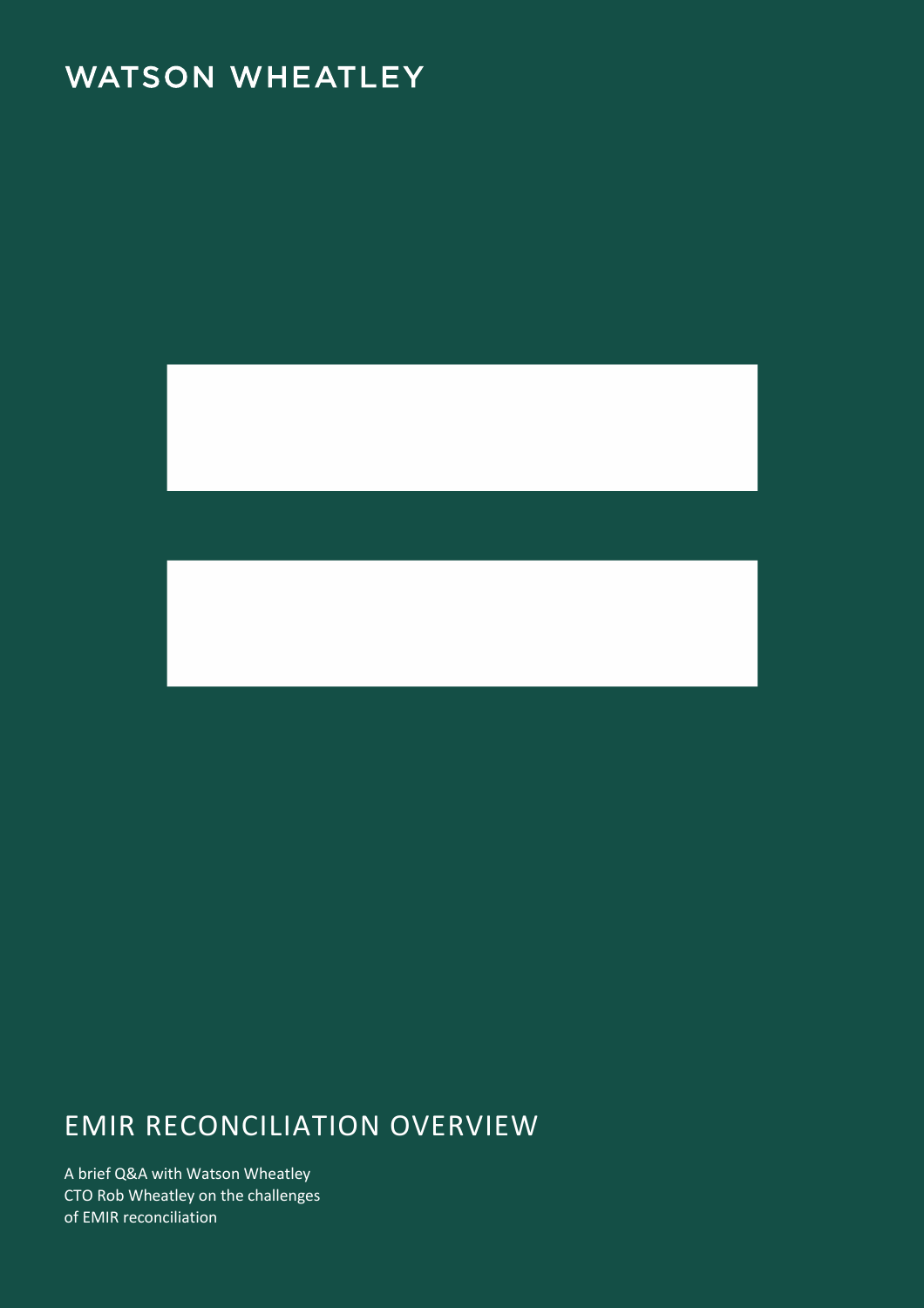### EMIR RECONCILIATION Q&A

#### **What issues do operations teams usually face when building EMIR reconciliations?**

As a respected client often says to me, "*Rob, you're going to need to wrap a cold towel around your head for this one*"!

In short, EMIR requires funds to reconcile their portfolios regularly (depending on volumes) and ensure trade economics are reported correctly to a transaction repository. Most have delegated the reporting process to their prime brokers but unfortunately one cannot delegate responsibility for actually reconciling the data. If you've decided not to try on the basis of plausible deniability or perhaps because only Merrill Lynch has been fined so far (to the tune of £34.5 million in 2017), maybe it's time to look again at what offerings are out there.

The main pain-points in the process are:

- *Getting hold of EMIR data from DTCC's GTR*
- *The datasets are large and complex*
- *Security identification is tricky, especially with OTC*
- *Locating missing trades requires additional reports to be requested*
- *Password reset every 6 months via Putty*
- *Missing audit trail due to lack of cancel/amends*
- *Frequency of reconciliation*

### **What problem is your EMIR reconciliation as a service addressing and what opportunities does this provide for users?**

Most funds we speak to realize this is a gap they need addressing and opt to reconcile at a position/market value level only. It's a start but fails to ensure that the relevant economics are being verified which is the whole point of the regulation. It is, therefore, necessary to pull in the transactional reports to ensure the accuracy of (usually) you're delegated reporter.

We make this straightforward with our extensive capabilities in data normalisation and visualisation and a direct connection with DTCC for sourcing files.

We also manage the generations of synthetic reversals to ensure that from an account perspective, the change in position is justified by the underlying activity.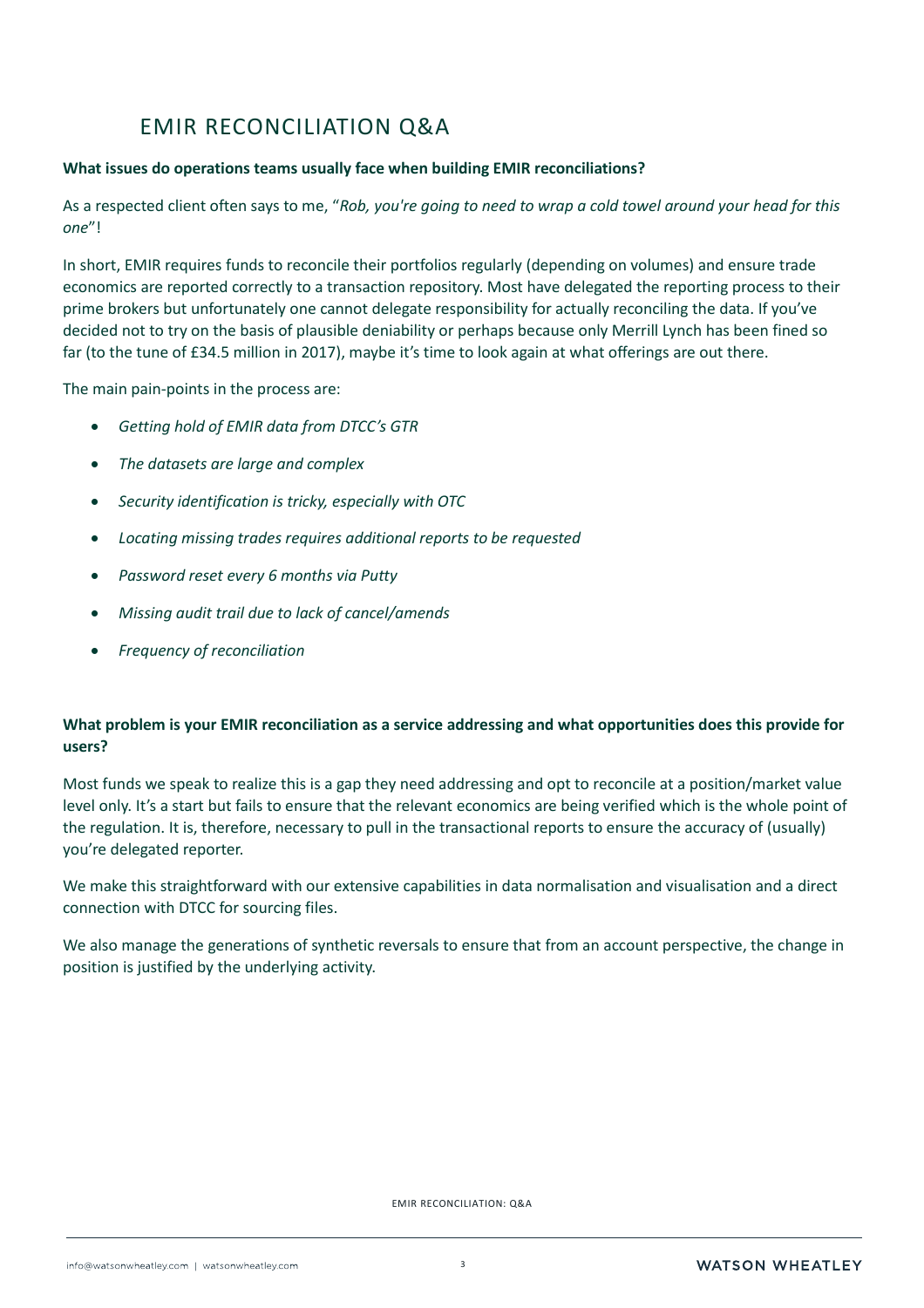#### **What issues are you seeing across your existing client base that uses this reconciliation?**

Some prime brokers appear to be reporting positions at the activity level; so if you've say increased your position in a security, the prime broker will keep on reporting the original trade but with position quantity amended to reflect the increase. Additionally, the prices/execution timestamps will all be of the original transaction which makes it impossible to match with your PMS. Some TR's also don't provide cancels/reversals so if an amendment is made the audit trail will be incomplete.

#### **Can you give an overview of the new offering from Watson Wheatley?**

The service is a cloud-based solution to eliminate the pain of IT. We source your DTCC data on your behalf and run it through our templates and match engine. You provide your PMS extracts over SFTP. The source data gets imported into iRecs each day, the match engine triggers and the discrepancies are displayed. We provide both position and transaction-level reconciliations that are integrated so that data integrity issues (e.g. missing reversals) can be properly identified and accounted for.

#### **What else is Watson Wheatley working on?**

We recently released iRecsWeb which has been well received by our clients and made working from home during the lockdown simpler. We also released our Checklist tool for tracking recurring tasks and lifecycle events. There have also been major upgrades to our dashboards and reporting capabilities, re-architecting of the database to improve performance, and a host of other improvements to our suite of applications.

For more information, please visi[t www.watsonwheatley.com](http://www.watsonwheatley.com/)

#### **About Rob Wheatley**

Rob is CTO of reconciliation specialist Watson Wheatley. He has over 14 years experience in financial services, most recently as a consultant for Citi in middle office, trading technology and investor services. Previously he was at RBC Capital Markets, Gottex Fund Management and Aberdeen Asset Management. Rob is also the founder of Airwave Technologies and is a keen snowboarder and snowboarding instructor.

EMIR RECONCILIATION: Q&A